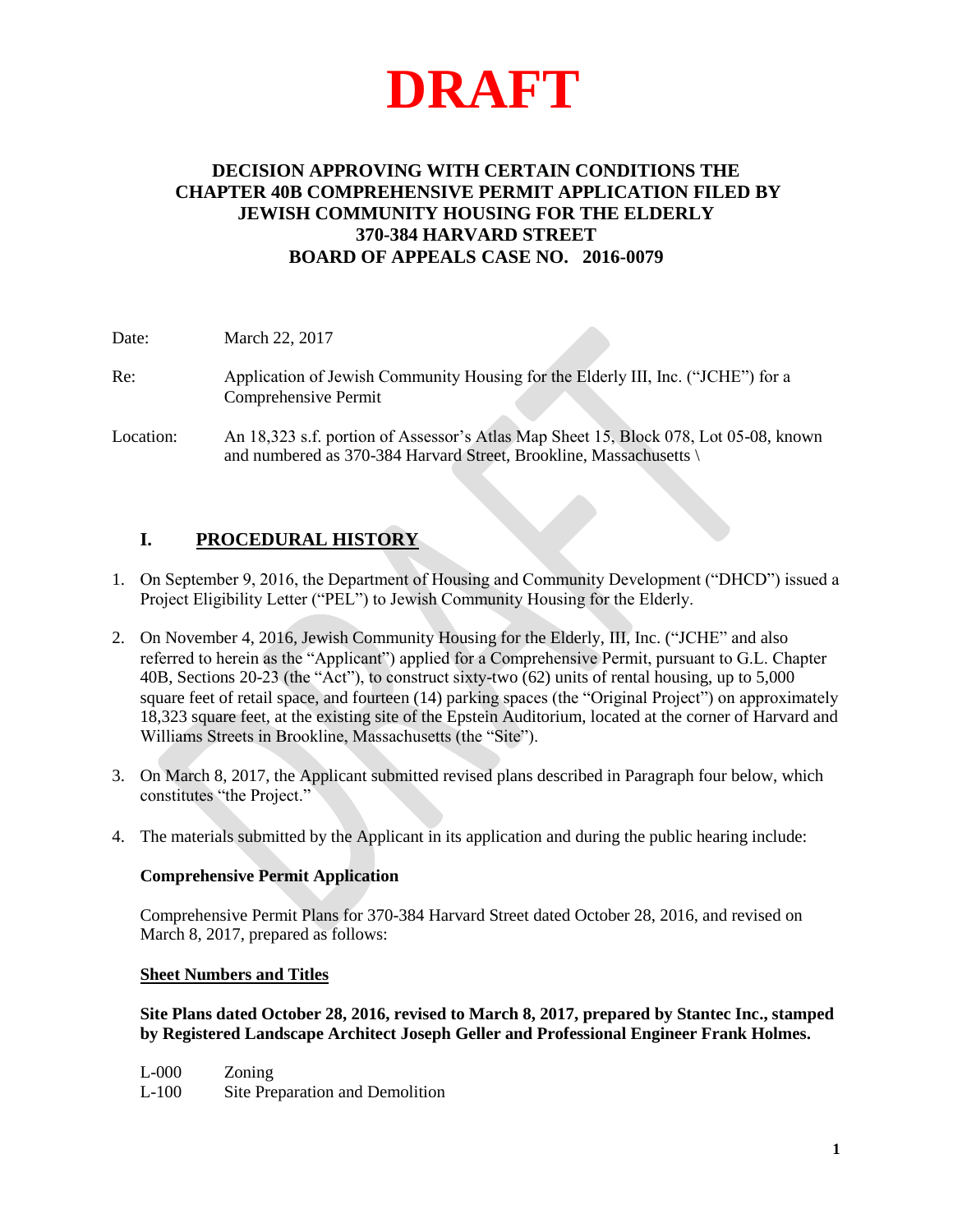

- L-101 Layout and Materials
- L-210 Grading
- L-301 Utility Plan
- L-401 Planting
- L-501 Site Details
- L-502 Site Details
- L-601 Utility Details
- L-602 Utility Details
- L-701 Lighting

Additional Plan included with the March 8, 2017 submission:

L-801 Additional Drop-Off Information

### **Architectural Plans dated October 28, 2016 revised to March 8, 2017 prepared by Prellwitz Chilinski and Associates ("PCA") stamped by registered architect Steve Allen.**

A1.01 Floor Plans A1.02 Building Elevations & Section

Additional Plan included with the March 7, 2017 submission:

A1.03 Typical Wall Section & Unit Plans

["Architectural Plans"]

**Traffic Impact Assessment dated October 28, 2016, prepared by Stantec Inc., Richard Bryant, including additional information requested by the Town's Peer Reviewer.** 

### **Transportation Demand Management Plan, dated December 5, 2016 prepared by Stantec, Inc., Richard Bryant, including additional information requested by the Town's Peer Reviewer.**

- 5. The Applicant submitted a request for waivers from local bylaws and regulations and Waiver-Key site plan dated November 30, 2016 and amended on March 8, 2017 to include additional details requested by the Building Commissioner.
- 6. The Brookline Zoning Board of Appeals (the "Board" or the "ZBA"), with the consent of the Applicant, opened a duly advertised public hearing on December 14, 2016. The Board continued the hearing and heard and/or deliberated on testimony on the following dates: January 18, 2017; February 1, 2017; February 27, 2017; March 8, 2017 and March 22, 2017.
- 7. The Board conducted a duly noticed site visit on December 20, 2016.
- 8. The Board deliberated on the Application at a public hearing held on March 8, 2017 and continued to March 22, 2017.
- 9. On March 22, 2017 the Board closed the public hearing.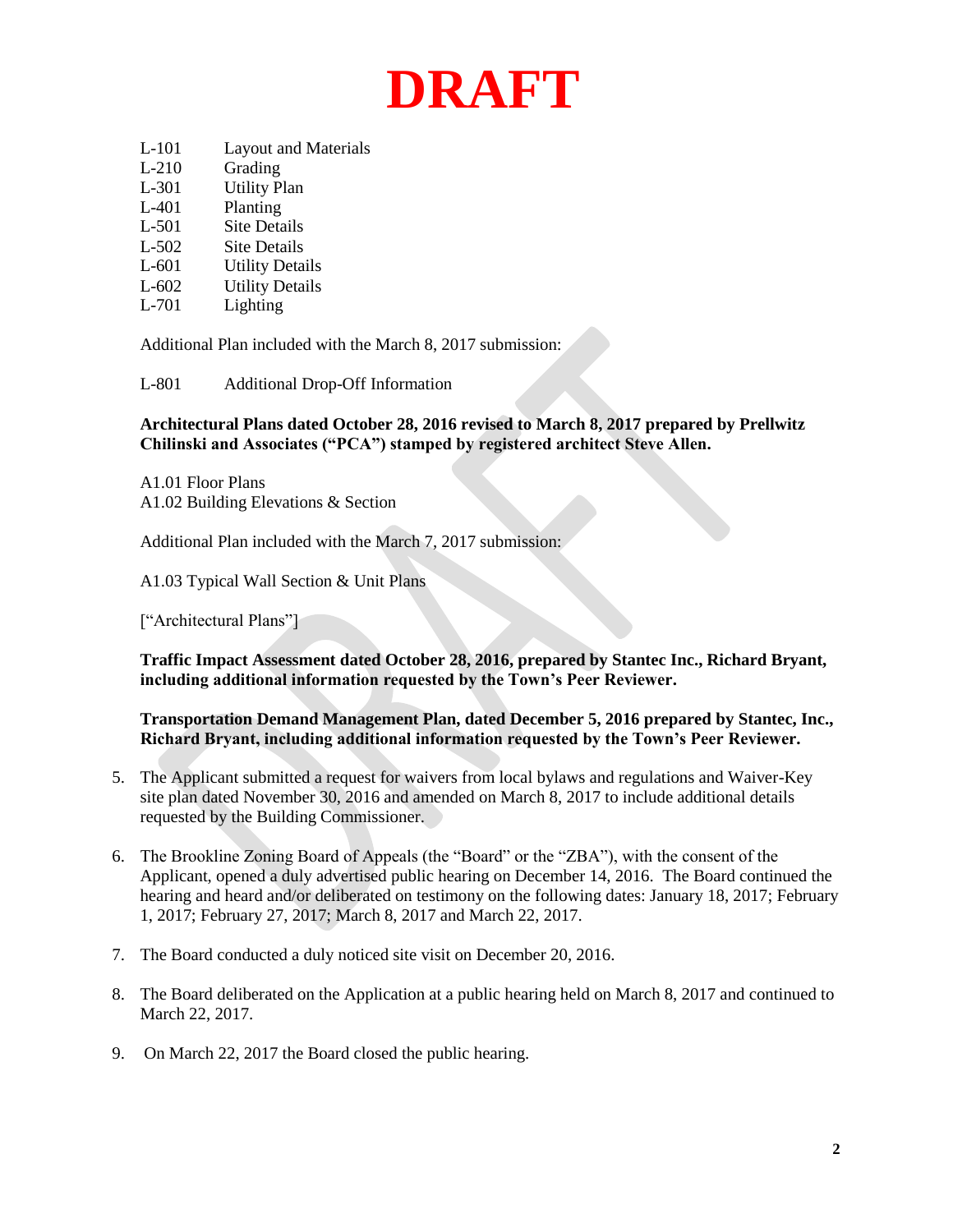

- 10. On March 22, 2017 the Board voted unanimously to grant a Comprehensive Permit with the waivers (See Exhibit 1) as requested subject to certain conditions listed below and noted that Waiver AA pertaining to the tree to be removed from Williams Street was not necessary as the Selectmen granted approval to remove the tree at its meeting on February 7, 2017.
- 11. As required by the Act, the Board notified all applicable local boards and commissions of the filing of the Application by sending a copy thereof to such local boards and commissions for their recommendations, all of which have been made a part of the record of these proceedings and have been taken into consideration by the Board in rendering its Decision.
- 12. During the course of the public hearing, Town staff, boards and commissions; and local residents submitted oral and written testimony with respect to the Project. The Board considered the technical review of Town Department Heads, an independent site and building design peer reviewer, and an independent traffic peer reviewer in regard to matters of public health and safety, environmental health and safety, traffic, site and building design, and preliminary stormwater management plans, and other issues of local concern.
- 13. The following independent peer reviewers assisted the Board in its review of the application:

Engineering and Traffic James Fitzgerald, P.E. Environmental Partners Group, Inc. Quincy, Massachusetts

Parking Arthur G. Stadig, P.E. Walker Parking Consultants Quincy, Massachusetts

Site and Building Design Clifford Boehmer, AIA, President Davis Square Architects Somerville, Massachusetts

14. During the course of the public hearing, Town staff and boards, peer reviewers, and local residents submitted extensive oral and written testimony with respect to the Original Project and the Project on issues of height, scale, feasibility of the parking plan, safety, traffic, and site circulation.

## **II. FINDINGS**

- 1. According to the Commonwealth's Department of Housing and Community Development Subsidized Housing Inventory ("SHI"), as defined in 760 CMR 56.02, as of February 17, 2017, eight and nine tenths percent (8.93 %) of the Town's total housing stock constituted SHI-eligible housing, as defined in 760 CMR 56.02.
- 2. The Town has an ongoing, active program of promoting: low and moderate-income housing, including inclusionary zoning; financial and technical assistance to non- and for-profit property owners and developers; technical and financial assistance to those seeking to purchase, rent and rehabilitate affordable homes; and other Chapter 40B affordable housing developments.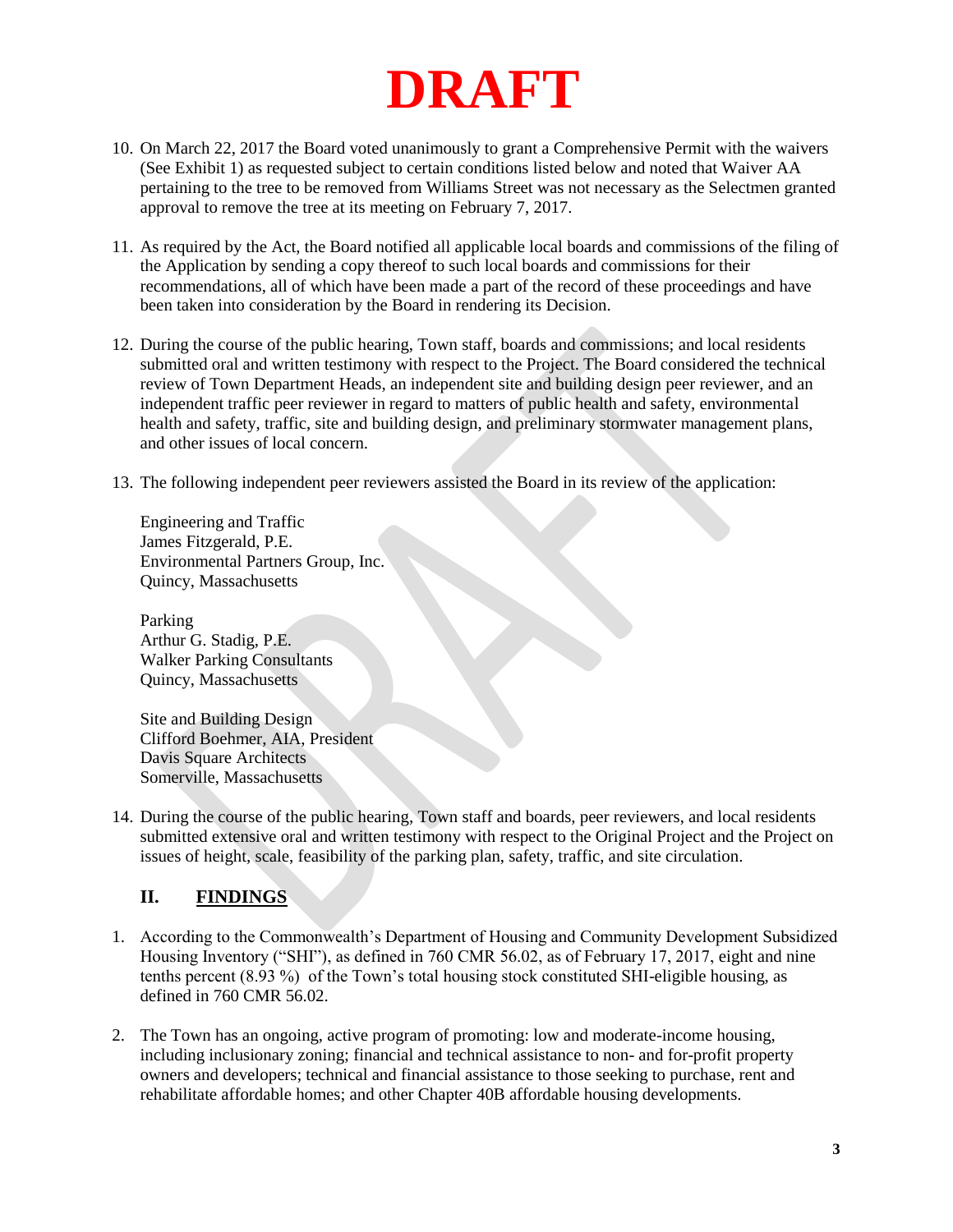- 3. DHCD determined that the Original Project was eligible under the Low Income Housing Tax Credit (LIHTC) program, which requires that at least forty percent (40%) of the units would be available to households earning at or below sixty percent (60%) of the Area Median Income ("AMI"), adjusted for household size, as published by the U.S. Department of Housing and Urban Development.
- 4. JCHE executed a Development Agreement with Congregation Kehillath Israel dated March 29, 2016 and incorporated herein by reference. Prior to issuance of a building permit, Congregation Kehillath Israel (the "Lessor"), will convey a ground lease to JCHE for a lease term of no less than 75 years for the Site. At the end of the term of the ground lease, the Site will be returned to the Lessor.
- 5. During the term of the ground lease, the Project includes the following unit affordability mix: eightyone (81) percent of the units (50 units) shall be available to households earning at or below sixty (60) percent of the Area Median Income ("AMI"), adjusted for household size, as published by the U.S. Department of Housing and Urban Development. Thirteen (13) percent of the units (8 units) shall be available to households earning at or below 110 percent (110%) AMI. Six (6) percent of the units (4 units) shall be unrestricted and priced at below market rents (the "Unrestricted Units"). At the end of the term of the ground lease, the Project will include the following unit affordability mix in perpetuity: twenty-five (25) percent of the units (16 units) shall be available to households earning at or below 80 percent (80%) AMI.
- 6. On November 4, 2016, the Applicant submitted the Original Project, which proposes that at least eighty percent (80%) of the units would be available to households earning at or below sixty percent (60%) of the AMI, adjusted for household size, as published by the U.S. Department of Housing and Urban and Development.
- 7. The Site consists of an 18,323 s.f. portion of the lot at 370-384 Harvard Street, which is zoned as M-1.0 (apartment house).
- 8. The Site is located at the corner of Harvard Street and Williams Street. Harvard Street extends from the Boston-Brookline town line to the area known as Brookline Village and consists in part of commercial structures that are mostly one-story tall. Williams Street extends two blocks from Harvard Street to Winchester Street and consists of single and two-family structures and both low-rise and high-rise apartment buildings.
- 9. The Site currently features one structure: Congregation Kehillath Israel's Epstein Auditorium community hall. The Epstein Auditorium will be demolished for the proposed Project. A Development Agreement was executed with the current owner, Congregation Kehillath Israel, on March 29, 2016. The Epstein Auditorium has a nursery school on the ground floor, a large community room on the second floor and office space on the third floor. On December 5, 2016, the Applicant submitted to the ZBA for review the following: Narratives for the List of Community Meetings & Summary of Community Feedback, Site Context Plans, Shadow Studies, Site Sections, Renderings and a Transportation Demand Management Plan (TDMP).
- 10. On December 9, 2016, the Brookline Fire Department issued a letter stating that it has no objections or concerns with JCHE's proposed project at that time.
- 11. On January 4, 2017, the Applicant provided the Transportation Board with additional documentation including a site plan for the Loading Area drop-off/pick-up, parking observations of the surrounding area, and crash and parking data for the Devotion School.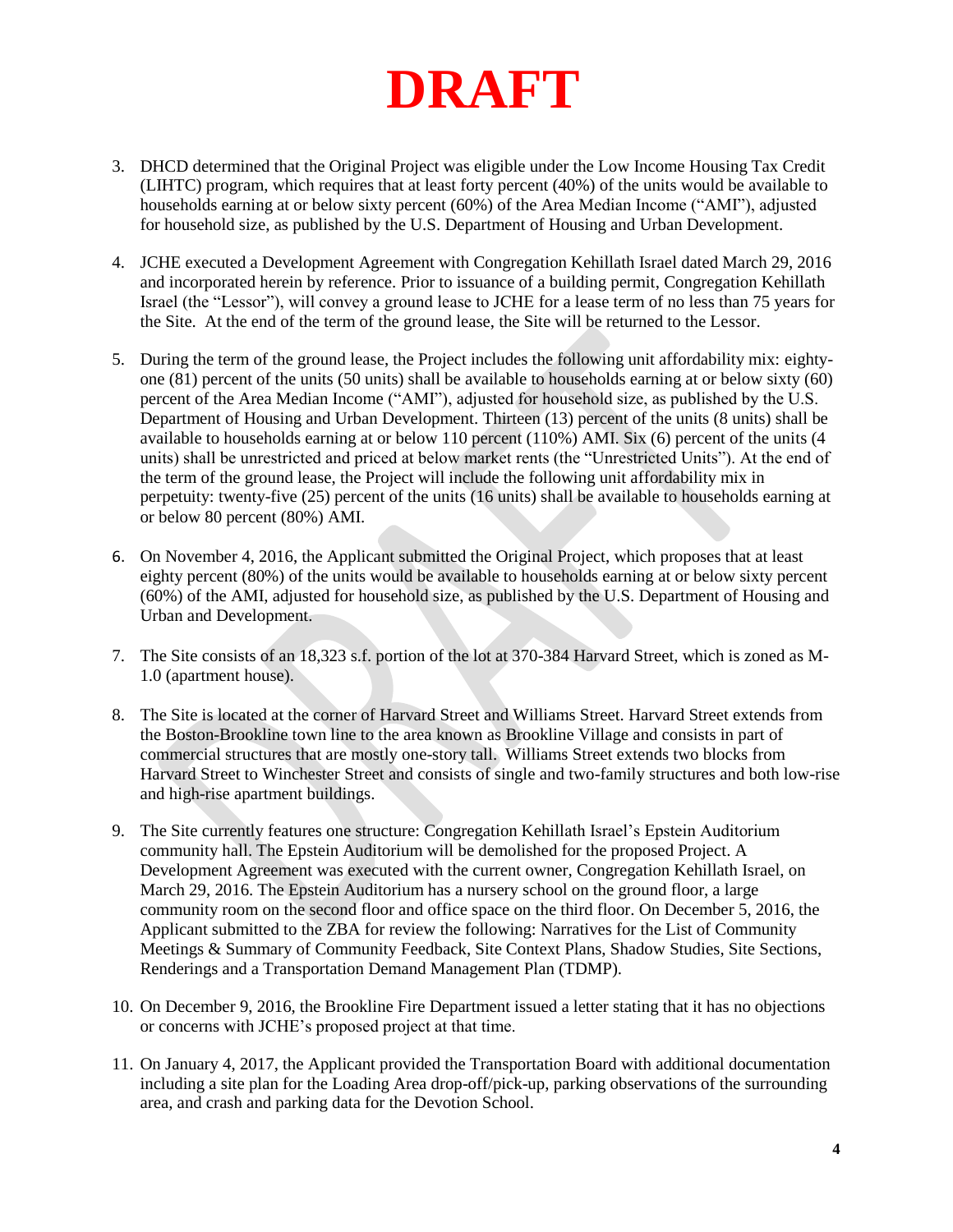- 12. On January 6, 2017, after reviewing the JCHE proposal, the Planning Board sent a letter supporting the project to the ZBA with comments on the design, streetscape, landscaping and other issues.
- 13. On January 9, 2017, the Applicant provided the Health Department with a Trash and Recycling Plan for the Original Project.
- 14. On January 13, 2017, Patrick Maloney, the Director of Environmental Health, issued an email to the Department of Planning and Community Development acknowledging that the Trash and Recycling Plan as proposed by JCHE addresses all requirements requested by the Health Department.
- 15. On January 10, 2017, the Brookline Preservation Commission (the "Preservation Commission") reviewed the Applicant's demolition review application for the existing Epstein Auditorium structure at 370-384 Harvard Street and responded favorably to the design of the proposed project and provided comments to the Zoning Board of Appeals.
- 16. The Applicant represented that it is working with the Town's Preservation Planners in the Department of Planning and Community Development as it is they who serve as the lead agency for review of the project as designated by the Massachusetts Historical Commission for the purposes of review and compliance under Section 106 of the National Historic Preservation Act. The Applicant will enter into a Memorandum of Agreement with the necessary parties to insure compliance.
- 17. The Planning Board, independent design peer reviewer Clifford Boehmer of Davis Square Architects, and local residents expressed the following in summarized written and oral comments during the public hearing: the height and massing of the Original Project is taller and larger than much of the surrounding neighborhood; the architectural style, fenestration and building materials need to have a stronger coherence with the existing Sanctuary building; and the storefront sections should appear more visually unified and the sidewalks appear to be narrow.
- 18. The Transportation Board, independent traffic and parking peer reviewers (Environmental Partners Group and Walker Parking Associates), and local residents expressed in written and oral comments during the public hearing: contradicting views on the loading zone area, concern for the loss of onstreet spaces from the peer reviewer, and concern about providing no on-site parking for use by residents' in-home health care aides or visitors.
- 19. On February 7, 2017, the necessary tree removal permit for the removal of one tree on Williams Street was granted by the Board of Selectmen subject to the Applicant providing six replacement trees to the Town: three on-site and three near the Site.
- 20. On February 8, 2017, the Applicant provided Updated Plans to the ZBA, including floor plans and building elevation plans, which redesigned the main entrance on Harvard Street, reduced the size of the retail space, and added a roof plan with equipment specifications.
- 21. On February 27, 2017, Peter Ditto, the Director of Engineering and Transportation, submitted written comments raising concerns that the proposed number of on-site parking spaces was inadequate, and that the Applicant's mitigation plan required additional details with respect to the Transportation Demand Management Plan.
- 22. On February 27, 2017, the third ZBA hearing, Applicant presented and formally submitted updated site plans, architectural plans and renderings; and a revised allocation of the Project's parking spaces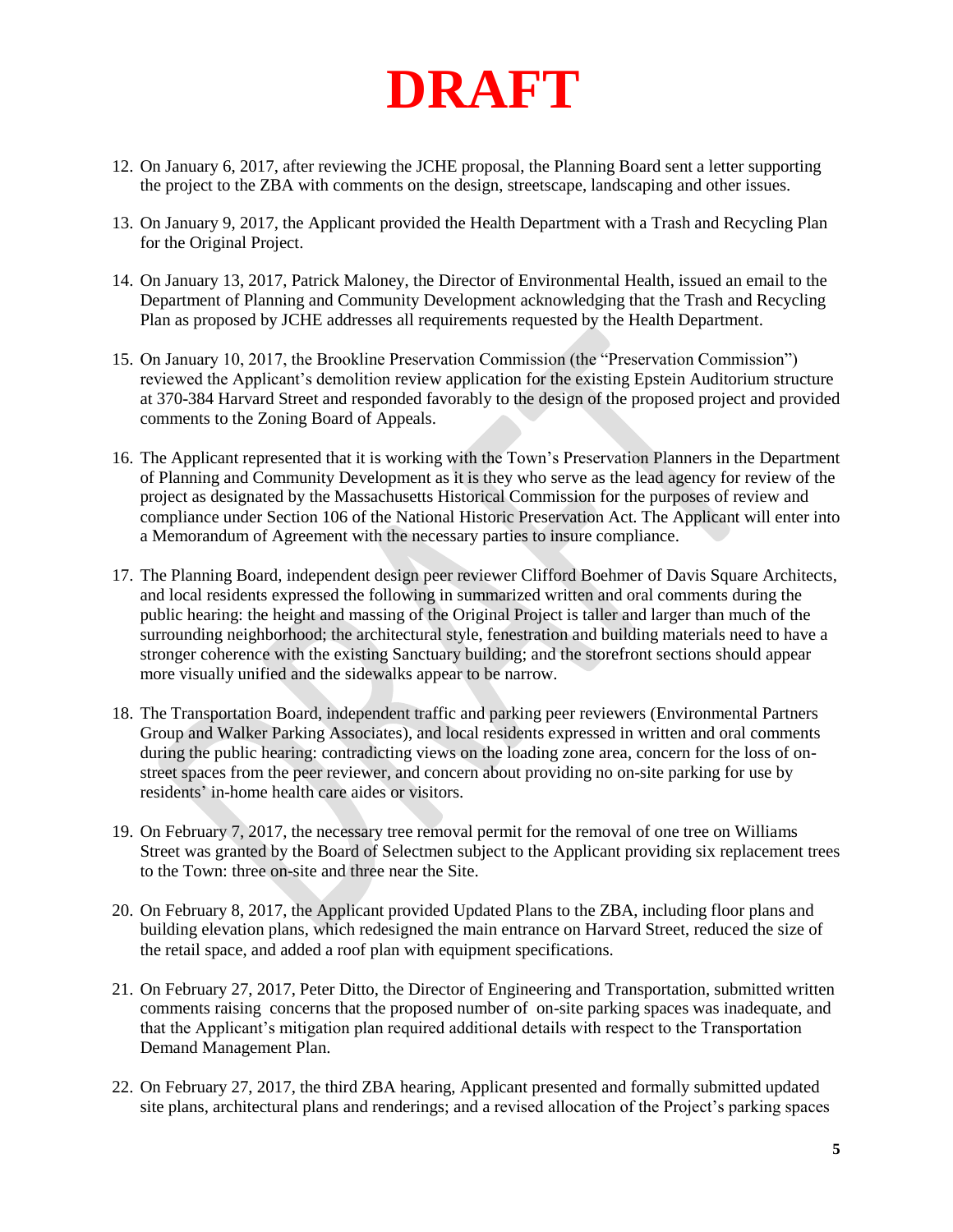

along with additional projected parking demand data which responded to the feedback received from the independent peer reviewers and comments from the public and Town staff, boards and commissions. With respect to parking, the Applicant submitted information concerning the availability of metered spaces at the Town's Fuller Street parking lot as well as metered spaces on Harvard Street.

- 23. The Applicant revised certain aspects of its proposal in response to feedback, including changing the unit program to 52 one-bedrooms and 10 two-bedroom units. The retail space on Harvard Street is now set-back three feet from the property line. The hardscape design extends along the front of the JCHE building to the KI sanctuary building and proposed addition. The Applicant modified the design and fenestration, and selected peer reviewers. The sixth floor is stepped back on Williams Street.
- 24. On March 8, 2017, the Applicant submitted final plans stamped by the architect and registered engineer. Said final plans now constitute "the Project."
- 25. The Board heard the concerns of Town staff, boards, commissions; and residents and weighed them against local needs. The Board finds that the Project, as conditioned below, is Consistent with Local Needs, as that term is defined in 760 CMR 56.02, as required by the Act.
- 26. The Board finds that the conditions imposed in this Decision are necessary in order to address Local Concerns. The Board finds that such conditions will not render the Project uneconomic. To the extent that such conditions may render the Project uneconomic, the Board finds that the Local Concerns outweigh the potential benefits of the proposed affordable units.
- 27. The Board finds that granting the waivers requested by the Applicant from local bylaws and regulations is acceptable even though granting such waivers may have an adverse impact on Local Concerns. See Waivers, Exhibit 1. The Board voted with respect to Waiver Item BB, the permit to create a drop/off pick-up zone on Harvard Street, to approve the waiver subject to the ZBA's authority to grant such permit as part of the Comprehensive Permit. Nevertheless, the Board finds that the Local Concerns affected thereby do not outweigh the regional need for affordable housing, especially given the Project changes the Applicant has agreed to make, specifically the redesign of the building and improvements to the site layout in direct response to concerns of the Board and other parties in interest.
- 28. The Board acknowledges concerns raised by abutters and other interested parties. The Board finds that despite these concerns, the Project addresses local and regional housing needs.
- 29. The Board heard from numerous citizens, citizen groups and abutters in support of the project and notes that the proposed project is supported by the Board of Selectmen and the Housing Advisory Board ("HAB"). Additionally, the Board notes that at the recommendations of the HAB, the Board of Selectmen voted, subject to certain conditions, to commit up to \$2.5M of the Town-controlled HOME, CDBG, and Housing Trust funds to support the JCHE project. As described above, the Project's affordability mix during the term of the ground lease is described above and restated here: 50 units at or below 60% AMI; 8 units at or below 110% AMI and 4 units that are unrestricted and priced at below-market rents. After the term of the ground lease has expired, the Project includes the following unit affordability mix in perpetuity: twenty-five (25) percent of the units (16 units) shall be available to households earning at or below 80 percent (80%) AMI, adjusted for household size.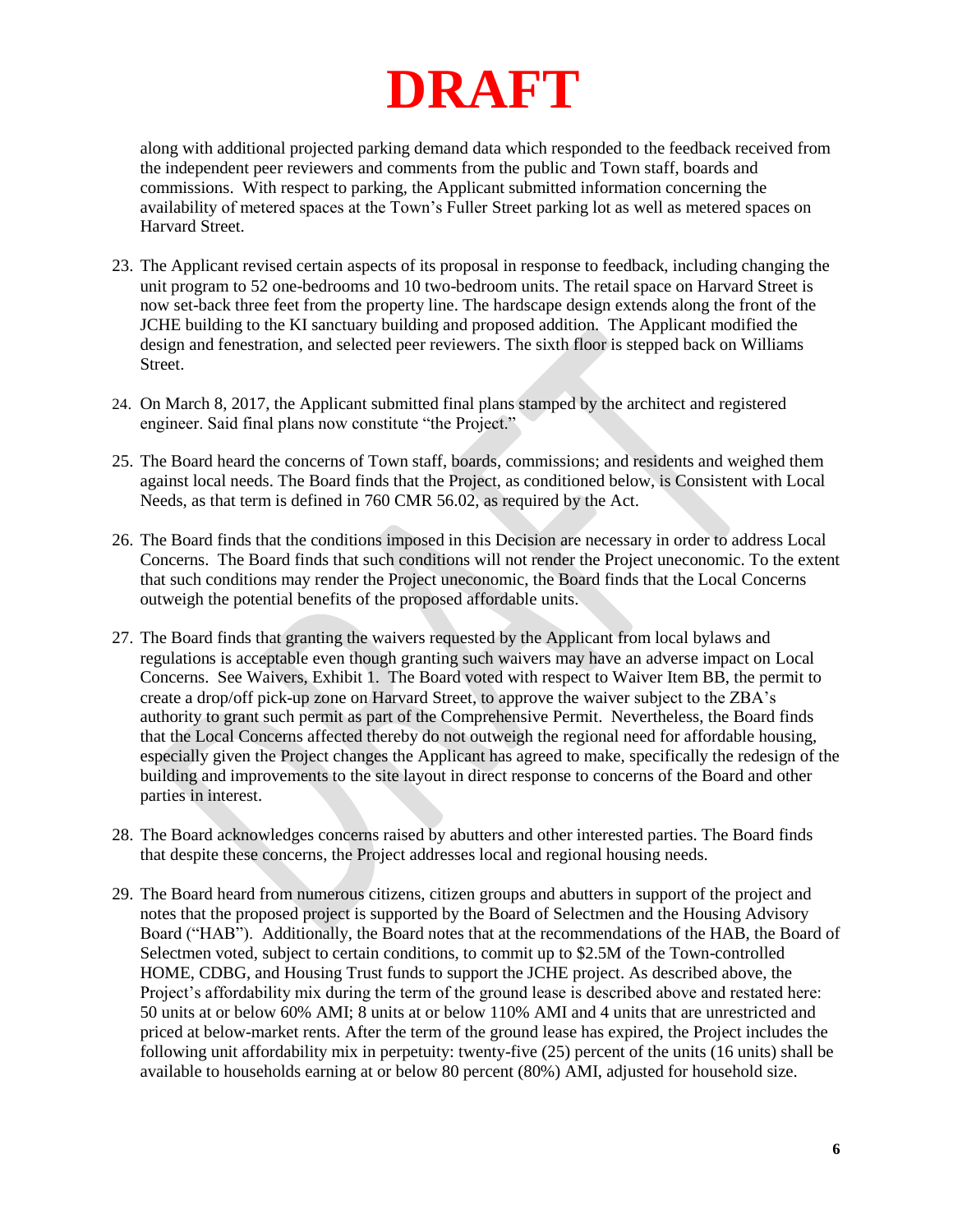- 30. The Board finds that many of the concerns expressed by abutters and other interested parties during the public hearing process involve pre-existing conditions on Fuller, Center, Williams, and Harvard Streets and the surrounding area that are not directly related to or caused by the Project.
- 31. The Applicant has had the opportunity to review the following Conditions and has no objections.

## **III. DECISION**

Pursuant to the Act, the Board, after convening a public hearing and making findings of fact, voted to grant a Comprehensive Permit to the Applicant for the construction of sixty-two (62) units of rental housing and no more than 5,000 square feet of retail space with fourteen (14) parking spaces, as shown on the Site Plans, Architectural Plans, and Landscape Plans, subject to all of the conditions listed below.

## **IV. CONDITIONS**

1. The Project shall include no more than sixty-two (62) units of rental housing in no more than one (1) building, as shown on the Site Plans and the Architectural Plans, and up to 5,000 square feet of retail space at the Site, and no fewer than fourteen (14) parking spaces.

| Category                          | Weekday | Night/Weekend |
|-----------------------------------|---------|---------------|
| <b>JCHE Employees</b>             | 5       |               |
| <b>Retail Employees</b>           |         |               |
| Congregation KI                   | 3       |               |
| Accessible Space                  |         |               |
| Car Share                         |         |               |
| Visitors to the Residential Units | 2       |               |
| Total                             | 14      | 14            |

2. Use of the fourteen (14) parking spaces shall be as follows:

Non-visitor spaces may be used by visitors to the residential units when available.

- 3. Parking spaces shall not be provided to customers visiting the retail space.
- 4. Parking spaces shall not be provided to off-site residents or businesses.
- 5. Residents shall not be granted parking spaces at the Site and leases with residents shall prohibit residents from parking cars at the Site.
- 6. MBTA passes shall be offered at a discount to employees at the Project (including employees of the retail space) to discourage driving to the Site.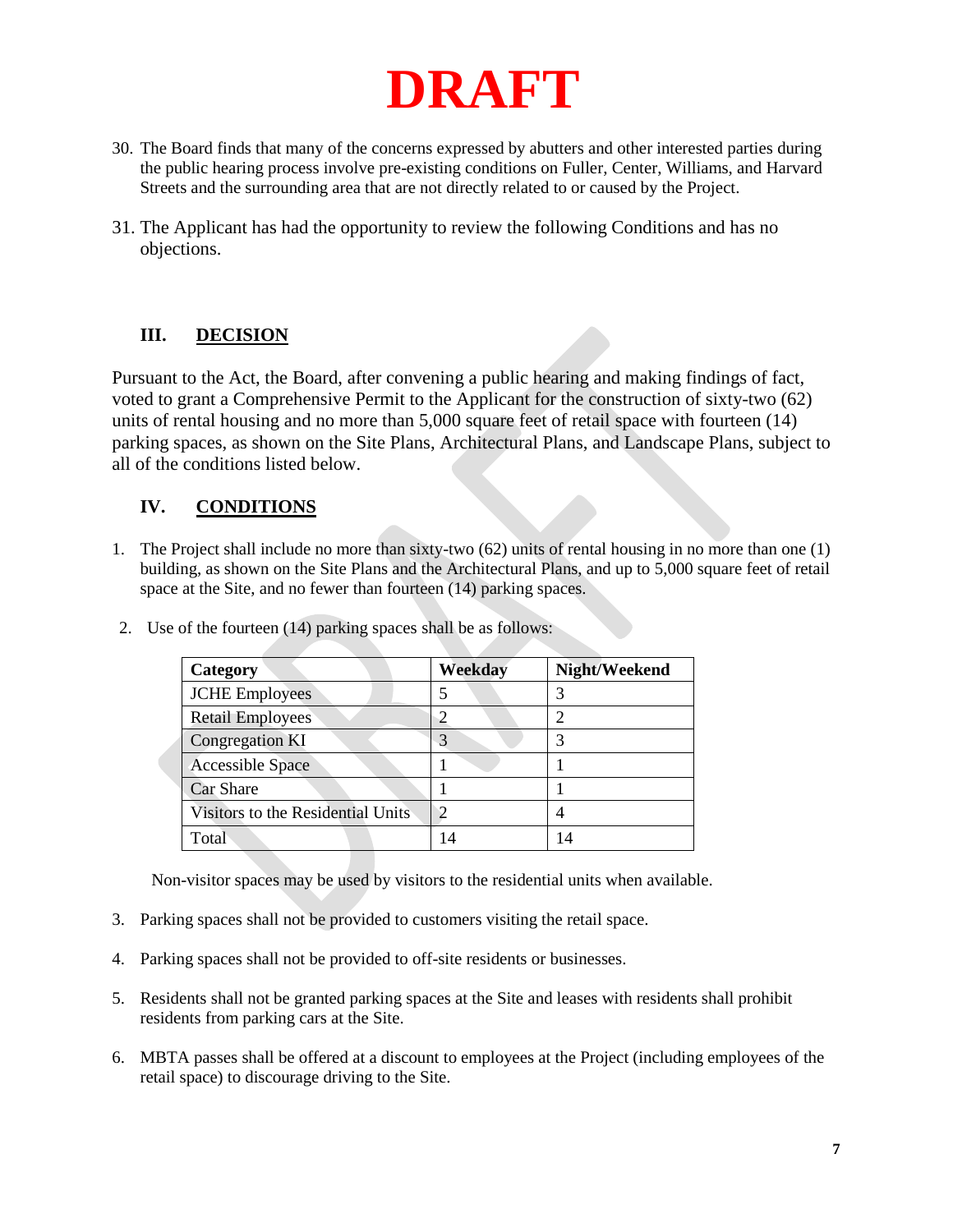

- 7. Eighty-one (81) percent of the units (50 units) shall be available to households earning at or below sixty (60) percent of the Area Median Income ("AMI"), adjusted for household size, as published by the U.S. Department of Housing and Urban Development.
- 8. Thirteen (13) percent of the units (8 units) shall be available to households earning at or below 110 percent (110%) of the Area Median Income ("AMI"), adjusted for household size, as published by the U.S. Department of Housing and Urban Development.
- 9. The total maximum number of bedrooms shall be seventy-two (72) and the maximum number of units shall be 62 as listed in the following table*.*

| <b>Unit Type</b> | <b>Number of Units</b> |  |
|------------------|------------------------|--|
| One Bedroom      |                        |  |
| Two Bedroom      |                        |  |
| <b>TOTAL</b>     |                        |  |

- 10. With respect to the Applicant's request for waivers from local bylaws and regulations submitted with its Application as amended on March 8, 2017, the Board approves those waivers as listed in Exhibit 1 except for Waiver AA which is a tree removal permit, which is no longer required because the Applicant obtained relief from the Board of Selectman. Furthermore, the Board approves Waiver BB insofar as the Board has authority to grant such waiver pursuant to M.G.L. Chapter 40B; if, at any time, it is determined that the Board lacked authority to grant Waiver BB, the Applicant shall seek relief from the Transportation Board. The Project must comply with all bylaws and regulations not waived.
- 11. Prior to the issuance of a Building Permit, the Applicant shall submit final floor plans and elevations for the buildings, indicating façade design and rooftop details subject to the review and approval of the Assistant Director for Regulatory Planning for consistency with the plans listed under Item 4 under Procedural History. Color, windows, and materials shall be reviewed and approved on Site by the Assistant Director for Regulatory Planning within a reasonable timeframe.
- 12. Prior to the issuance of a Building Permit, the Applicant shall submit final site and landscaping plans indicating plant types and sizes and including an adequate plan for maintaining and replacing, as necessary, the plantings on the Site; location of, height of, and materials for fences, walls, and patios; exterior lighting; and location of utilities, mechanicals, parking spaces, bicycle storage, trash and recycling receptacles, and snow storage, subject to the review and approval for consistency with the final plans approved by the Board of the Assistant Director for Regulatory Planning.
- 13. Prior to the issuance of a Building Permit, the Applicant shall submit a lighting plan to the Director of Engineering and Transportation and the Building Commissioner for review and approval. All exterior lighting on the Site shall be installed and maintained so that no direct light or glare shines on any street or any nearby homes and headlight glare from vehicles entering or leaving the Site or parking on the Site shall be shielded in accordance with local bylaws.
- 14. Prior to Commencement of Construction, the Applicant shall meet with the Town Arborist to review the health of the existing street trees and provide a plan for protecting existing street trees during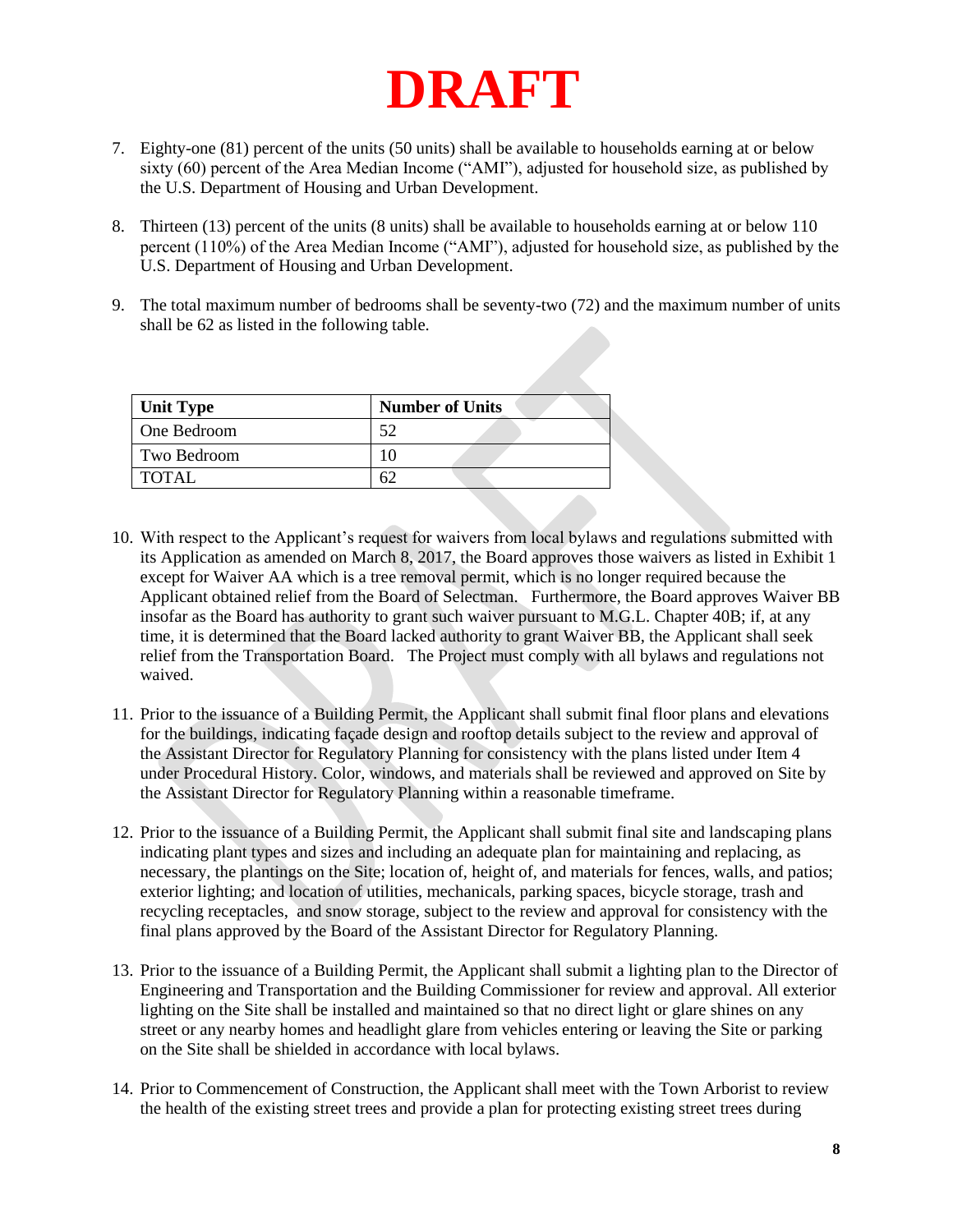

construction, and planting additional street trees, for the review and approval by the Town Arborist and with all costs borne by the Applicant. Any proposed removal of street trees other than the tree on Williams Street to accommodate the proposed driveway which was approved by the Selectmen on February 7, 2017 shall be subject to M.G.L. c.87, the "Shade Tree Act."

- 15. Prior to the issuance of a Building Permit, the Applicant shall submit a stormwater management and drainage plan to the Director of Engineering and Transportation for review and approval for consistency with the final plans approved by the Board.
- 16. Traffic mitigation shall be as follows:
	- (a) The Applicant, in consultation with the Director of Engineering and Transportation, shall install a NO PARKING THIS SIDE sign on the southwest-bound side of Williams Street between the Centre-Harvard Street intersection and the driveway entrance, with all costs related to performance thereunder borne by the Applicant*.*
	- (b) The Applicant shall ensure that the Williams Street driveway apron is at the same level as the sidewalk elevation and that the material for the driveway apron is the same as that of the sidewalk.
	- (c) The Applicant shall install both visual and audible signals on the Site at the Williams Street driveway exit to alert pedestrians of exiting vehicles.
	- (d) The Applicant, in consultation with the Director of Engineering and Transportation, shall install a STOP sign and a stop line consisting of concrete pavers at the Site's new driveway exit with all costs borne by the Applicant.
- 17. Prior to the issuance of a Building Permit, the Applicant shall submit the final rubbish/recycling plan and schedule to the Chief of Environmental Health for review and a determination of compliance with Town regulations. Said plan shall include provisions guaranteeing that:
	- (a) all rubbish generated from the Project (housing and retail) shall be handled and disposed of by private waste management services contracted by the Applicant in compliance with all applicable regulations;
	- (b) all recycling generated from the Project (housing and retail) shall be handled and disposed of by a private waste management service contracted by the Applicant in compliance with all applicable regulations;
	- (c) a total of eight (8) 96-gallon receptacles for rubbish and recycling, one compactor and two 2-yard dumpsters shall be provided for all tenant use and located in the trash room;
	- (d) Private waste management trucks shall not enter the Site before 7 AM or after 7:00 PM on weekdays and weekends;
	- (e) the trash chute and trash room will be insulated to mitigate noise;
	- (f) the schedule for the property owner's rubbish and recycling pick-up demonstrating compliance with Town bylaws;
	- (g) rubbish receptacles and recycling containers shall not be stored in the public way on Harvard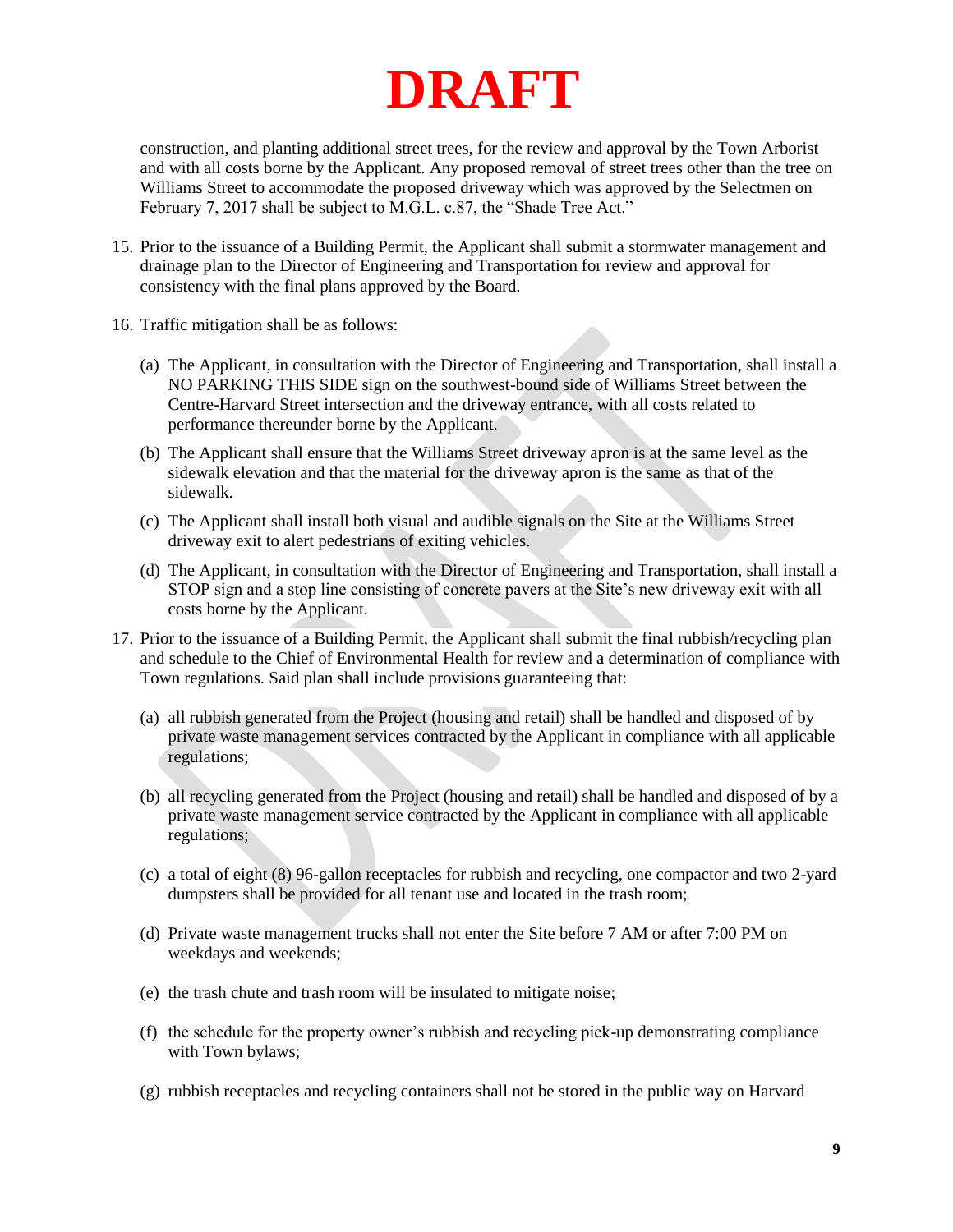

and/or Williams Streets at any time;

- (h) rubbish and recycling receptacles shall not be stored in the loading bay on Williams Street between 8 AM and 11 PM on weekdays and weekends;
- (i) the Applicant shall inform the Public Health Department when the Project's residential units are ninety (90) percent occupied so that the Chief of Environmental Health may review and approve the preliminary rubbish/recycling plan for compliance; and
- (j) prospective retail tenants will be subject to local licensing and other approvals relative to the sale of food and beverages as required by local authorities. Additional reviews by municipal departments and boards shall occur at that time.
- 18. The loading zone pick-up/drop-off area on Harvard Street will be striped and contain signage indicating that it is a pick-up/drop-off area only. Striping and signage shall be reviewed and approved by the Director of Engineering and Transportation. The costs of fabrication and installation shall be borne by the Applicant.
- 19. The loading zone pick-up/drop-off area on Harvard Street will include curb extensions on either side of the proposed loading zone with plantings.
- 20. The Applicant shall be responsible for the snow removal of the sidewalk between the building and the loading zone as well as the loading zone to ensure they are always accessible with all costs related to performance thereunder borne by the Applicant*.*
- 21. Plantings between the property line at the intersection of Harvard Street and Williams Street shall be no higher than three (3) feet for the first six (6) feet of the Williams Street front yard for optimal driver visibility.
- 22. Prior to the issuance of a Building Permit for the building on the Site or a portion thereof, the Applicant shall submit a Construction Management Plan, consistent with the requirements listed in Condition XX, to the Building Commissioner and the Director of Engineering and Transportation for review and approval.
- 23. Prior to the issuance of a Building Permit for each building on the Site or a portion thereof, the Applicant shall comply with the Public Works Department's Site Plan Review Checklist and with the Building Department's Certificate of Occupancy Process as verified by the review and approval of the Director of Engineering and Transportation and the Building Commissioner respectively.
- 24. Prior to the issuance of the final Certificate of Occupancy for the Project, the Applicant's registered architect and professional engineer shall certify in writing to the Building Commissioner that the Project complies with the Site Plans and the Architectural Plans required by this Decision.
- 25. Prior to Commencement of Construction, the Applicant shall provide the Director of Engineering and Transportation with plans showing that no erosion from the Site will cause deposition of soil or sediment upon adjacent properties or public ways. For purposes of this Decision, "Commencement of Construction" shall mean the initial disturbance of soils associated with clearing, grading, or excavating activities or other construction activities; the placement of or mobilization for construction activities including but not limited to placing materials, machinery, supplies or construction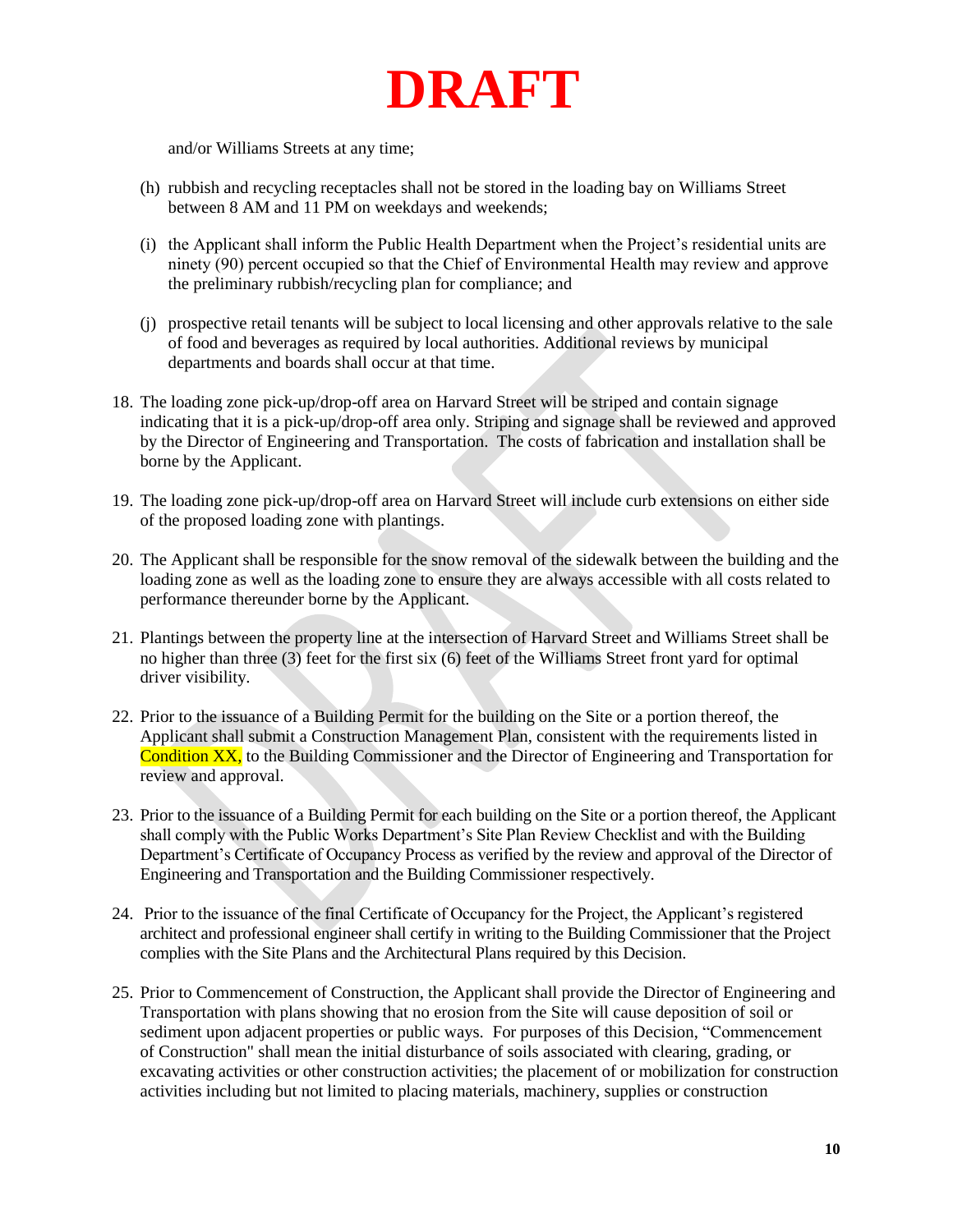equipment on the Site and removal or disconnection of utilities or water or sewer lines; any alteration, repair or improvements to a building or structure.

- 26. Prior to the issuance of the first Certificate of Occupancy, the Applicant shall submit as-built plans certified by a registered architect to the Building Commissioner to determine conformance with the approved plans and the Conditions of the Decision.
- 27. During construction and initial leasing of the Project, the Applicant may post on Site no more than one (1) temporary sign for the Project, no greater than twenty square feet (20 sf), with the design and location subject to review and approval by the Assistant Director for Regulatory Planning.
- 28. After the issuance of the final Certificate of Occupancy, before the Applicant replaces or changes any exterior materials, the Applicant shall submit plans showing replacement materials, colors, and window profiles for the review and approval of the Assistant Director for Regulatory Planning (if they are other than those indicated on the plans listed **Conditions** XX) unless the changes are deemed substantial by the Subsidizing Agency pursuant to 760 CMR 56.04(5).
- 29. When a Certificate of Occupancy is issued for the first 50 percent (50%) of the residential units, the Applicant shall demonstrate to the Building Commissioner that the Project complies with the Town Noise By-Law. Prior to the issuance of the final Certificate of Occupancy, the Applicant shall demonstrate to the Building Commissioner that the Project complies with the Town Noise By-Law.
- 30. Prior to the Commencement of Construction, the Applicant shall provide proof to the Director of Engineering and Transportation that utility companies shall permit existing utilities to be eliminated or relocated underground and that the Town shall not be financially responsible for the relocation of said utilities underground.
- 31. Prior to the issuance of a demolition permit, the Applicant shall conduct a pre-construction survey of the above and below-grade structures located on properties at 364 Harvard Street, 12 Williams Street, and the Centre-Williams Condominium (85-89 Centre Street and 11-21 William Street), subject to receipt from abutters of rights of access. Any damage to structures within this area due to construction of the Project shall be the financial responsibility of the Applicant to repair.
- 32. Any blasting on the site must receive prior approval by the Fire Department and all other relevant Town departments.
- 33. Contemporaneously with sending or within ten (10) days of receiving any and all correspondence to or from the Massachusetts Historical Commission and/or the Massachusetts Secretary of Energy and Environmental Affairs concerning the Project, the Applicant shall provide the Zoning Board of Appeals and the Planning and Community Development Department with copies.
- 34. Prior to the issuance of a Building Permit, the Applicant shall submit a Transportation Access Plan ("TAP") submitted with the Application for reducing the number of vehicular trips to and from the Project, which was prepared in accordance with the Transportation Access Plan Guidelines of the Town (Sec. 5.09.3.c.6) of the Town Zoning Bylaw, and which shall be subject to the review and approval of the Director of Engineering and Transportation.
- 35. As a condition of any approval hereunder, during the term of the ground lease, eighty-one (81) percent of the units (50 units) shall be available to households earning at or below sixty (60) percent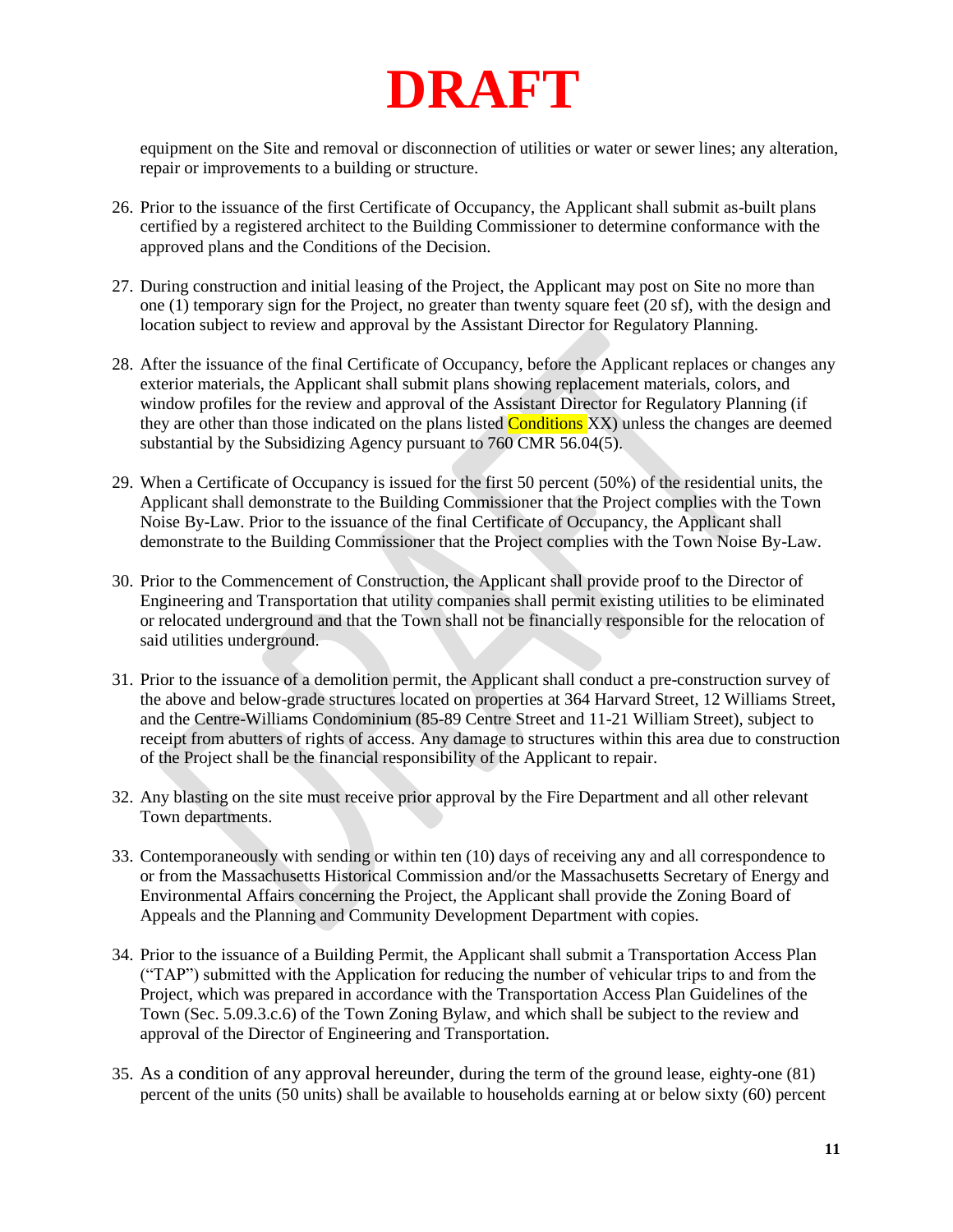

of the Area Median Income ("AMI"), adjusted for household size, as published by the U.S. Department of Housing and Urban Development and subject to approval by the Subsidizing Agency, as defined in 760 CMR 56.02, as the project administrator, the Affordable Units and the remaining units shall be eligible to be included in the Town's SHI. Further, during the term of the ground lease, thirteen (13) percent of the units (8 Units) shall be available to households earning at or below 110 percent (110%) AMI, adjusted for household size. The fifty-eight (58) units available to households earning at or below 110% AMI, shall be referred herein as the (the "Ground Lease Term Affordable Units").

- 36. As a condition of any approval hereunder, at the end of the term of the ground lease, at least twentyfive (25%) percent of the units (16 units) shall be available to households earning at or below 80% AMI, adjusted for household size (the "Permanently Affordable Units").
- 37. Six (6) percent of the units (4 units) shall be unrestricted and priced at below market rents (the "Unrestricted Units").
- 38. The Ground Lease Term Affordable Units and Permanently Affordable Units shall be dispersed throughout the Project and shall have the same bedroom "ratio" or "mix" as the Unrestricted Units (as defined in Condition 31) in the Project, subject to the approval of the Subsidizing Agency. The specific units in the Project designated as the Ground Lease Term Affordable Units may change from time to time, provided that there shall be no fewer than fifty-eight (58) units in the Project which are Ground Lease Term Affordable Units. The specific units in the Project designated as the Permanently Affordable Units may change from time to time, provided that there shall be no fewer than sixteen (16) units in the Project which are Permanently Affordable Units.
- 39. The Ground Lease Term Affordable Units and Permanently Affordable Units shall:
	- (a) Be evenly dispersed throughout the project
	- (b) Be indistinguishable from the unrestricted units in external appearance
	- (c) Have the same interior finishes as the unrestricted units
	- (d) Contain the same square footage as the average size of the Project's unrestricted units containing the same number of bedrooms
- 40. Lease and occupancy agreements shall be for a term of not less than one year. Nightly or short-term rentals shall not be permitted.
- 41. Prior to the issuance of a Certificate of Occupancy by the Building Commissioner, the Director of Planning and Community Development will review and approve the distribution of units between the Affordable and Unrestricted Units to ensure that the floor plans and amenities of the Ground Lease Term Affordable Units relative to the Unrestricted Units are consistent with the conditions of the Subsidizing Agency's approval of the Project.
- 42. Local Preference: The Applicant shall work with the Director of Planning and Community Development to request that up to 70% of the Ground Lease Term Affordable Units be awarded to households with local preference during the initial lottery, as defined by the Town and subject to the approval of the Subsidizing Agency.
- 43. The Director of Planning and Community Development must review the affirmative marketing plan for the Ground Lease Term Affordable Units before it is submitted to the Subsidizing Agency for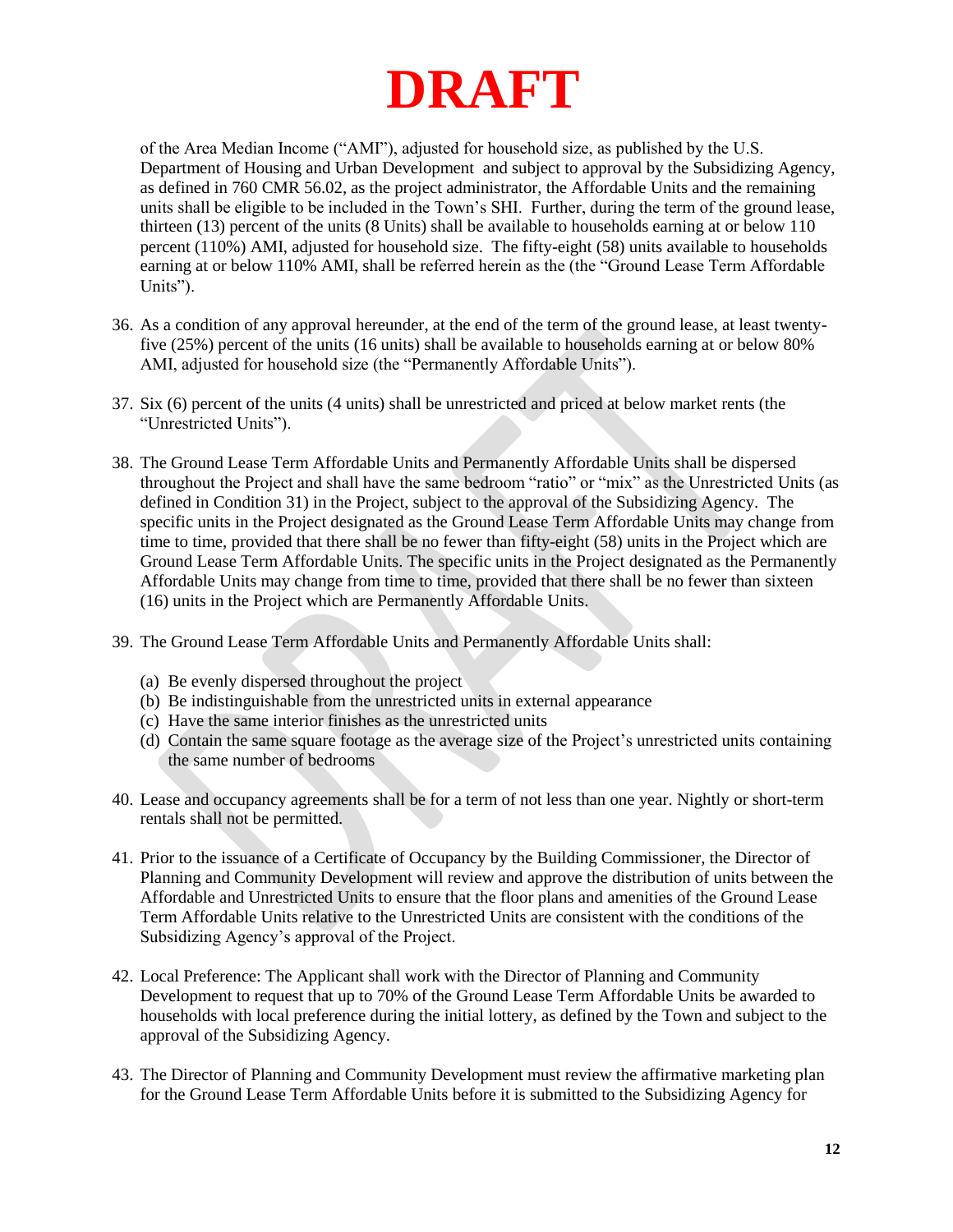final approval. The Director of Planning and Community Development will work with the Applicant to market the Affordable Units, specifically identifying appropriate local outreach venues.

- 44. For the period in which the Project is being monitored by the Subsidizing Agency, upon the Town's request, the Applicant/Owner shall share all monitoring reports with the Director of Planning and Community Development including annual rent increases and information verifying income eligibility for affordable units.
- 45. Twenty-five percent (25%) of the units in the Project shall have an affordability term in perpetuity (subject to the following paragraph). Prior to the issuance of any Building Permit, a Regulatory Agreement, which shall include monitoring provisions if such provisions are not provided in a separate Monitoring Services Agreement, shall be executed by both the Applicant and the Subsidizing Agency, in form and content as approved by the Subsidizing Agency as Subsidizing Agency, and recorded with the Registry of Deeds by the Applicant against the Property, provided, however, that if a lender or governmental funding agency for the Project requires the issuance of Building Permits prior to any construction loan closing, then the Building Permits may be issued, subject to the Building Commissioner's satisfaction with compliance with all other applicable legal requirements for issuance, and released to the construction lender's closing attorney, who may then release them to the Applicant upon the execution and recording of the Regulatory Agreement. Such restrictions shall take priority over all financing documents related to the Project and shall survive foreclosure. The Applicant/Owner shall provide copies of monitoring reports to the Town. Moreover, a second Regulatory Agreement and a Monitoring Services Agreement (the terms to be included are provided in Exhibit 2) shall be prepared prior to expiration of the initial Regulatory Agreement, approved by Town Counsel, executed and recorded for the period after the expiration of the affordability restrictions imposed by the Subsidizing Agency. The Applicant shall enter into said Regulatory Agreement and Monitoring Services Agreement with the Town and the Monitoring Agent to continue such restrictions. Such agreement shall be consistent with the terms of this Decision and with the customary terms of Town's Regulatory Agreements.
- 46. As described above, the Applicant will execute a ground lease with Congregation Kehillath Israel, the current owner of the Site (the "Lessor") with a lease term of no less than 75 years. The Applicant has agreed to the following affordability mix for which the term shall be the same as the term of the ground lease: eighty-one (81) percent of the units (50 units) shall be available to households earning at or below sixty (60) AMI, adjusted for household size; thirteen (13) percent of the units (8 units) shall be available to households earning at or below 110 percent (110%) AMI, adjusted for household size. In addition, the Lessor shall be a signatory to the Regulatory Agreements referred to in the prior paragraph to provide that the Project shall remain affordable (which shall mean 25% of the units at 80% of area median income) for so long as the building exists and does not comply with underlying zoning. Furthermore, Lessor shall execute an agreement which shall be in a form acceptable to Town Counsel, wherein Lessor agrees to be bound by the foregoing affordability restrictions notwithstanding the expiration or earlier termination of the ground lease. Prior to the Commencement of Construction, the Applicant shall provide proof in writing to the Director of Planning and Community Development or her designee that the aforementioned agreement was recorded.
- 47. During the affordability period required by the Subsidizing Agency, the Project shall be monitored by the Subsidizing Agency or its successors. For the period commencing at the expiration of the affordability restrictions imposed by the Subsidizing Agency, the Applicant shall retain the Town or a consultant the Town designates as the Monitoring Agent for the Project. All costs associated with monitoring for consistency with the Regulatory Agreement shall be borne by the Applicant.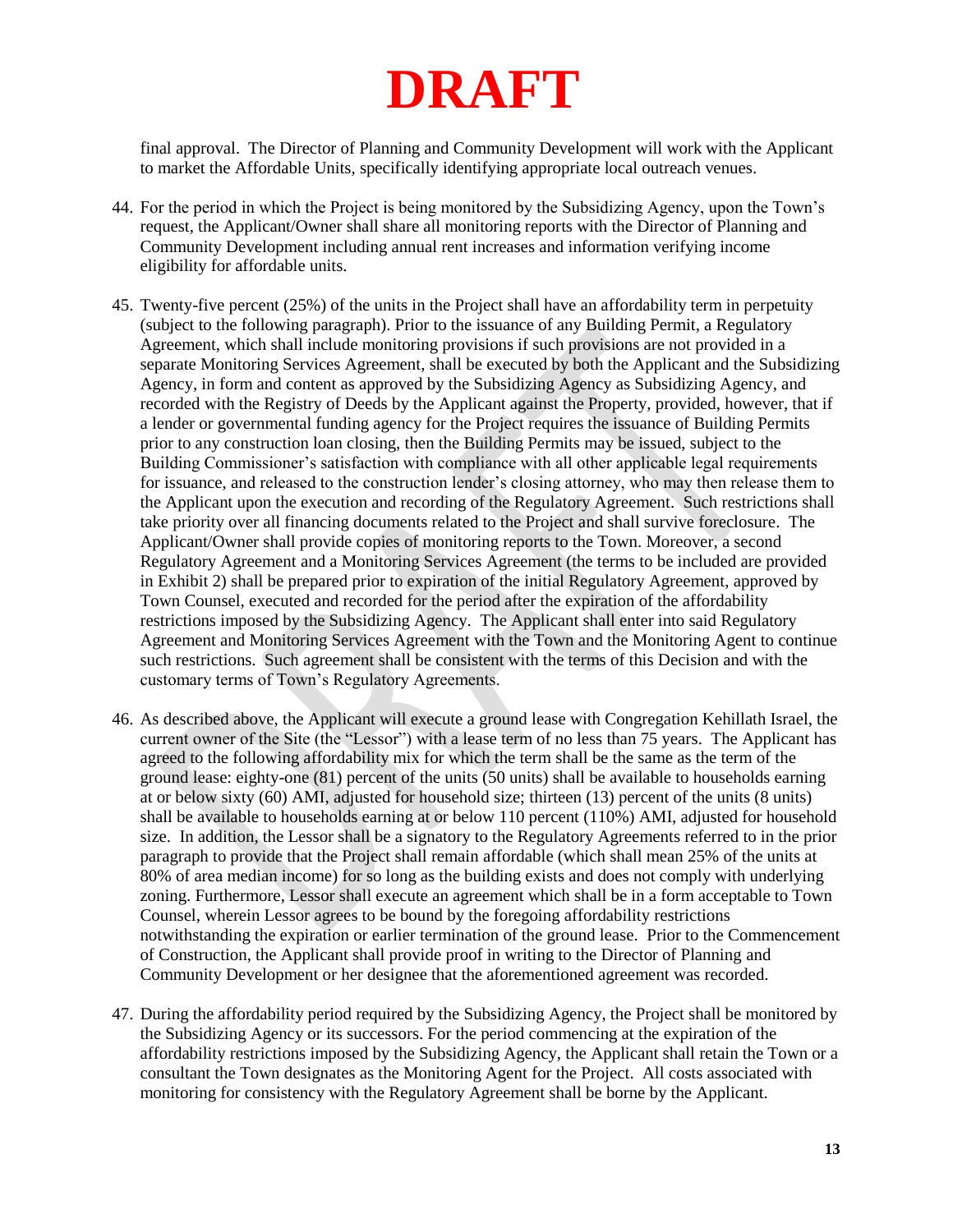

- 48. Subject to the requirements of the Subsidizing Agency to monitor and enforce the provisions of the Subsidizing Agency Agreements (as defined in Exhibit 2, Terms To Be Included in Replacement Town Regulatory Agreement) relative to limited dividends from the Project during the Subsidy Period (as defined in Exhibit 2), the Applicant shall provide a copy to the Board of Selectmen of any and all certifications, statements, reports, appraisals, and notices, including but not limited to requests by the Applicant to the Subsidizing Agency to revalue the Applicant's equity in the Project, made by the Applicant to the Subsidizing Agency relative to the Applicant's compliance with the limited dividend provisions in the Subsidizing Agency Agreements (e.g. all statements required to be submitted to the Subsidizing Agency as set forth in the Subsidizing Agency's Regulatory Agreement), contemporaneous with the Applicant's delivery of such documents to the Subsidizing Agency. The Applicant shall be bound by all terms contained in the Subsidizing Agency Agreements, including the terms pertaining to limited dividends and the use of development revenues.
- 49. The Town will not issue a Building Permit for the Project without review of final plans by the Assistant Director for Community Planning and final approval from the Director of Planning and Community Development or their designee.

#### Fire Safety

- 50. Prior to the issuance of a Building Permit, the Fire Chief or his designee shall review and approve the final site plan to ensure that fences and landscaping do not impede firefighter access to the lower windows in both buildings.
- 51. Prior to the application for a Building Permit, the Applicant shall certify in writing to the Fire Chief and the Building Commissioner that (a) the building has enhanced NFPA-13 (or latest version of the NFPA code) designed sprinkler systems and (b) direct alarm notification to the Fire Department designed in accordance with the latest versions of Building and Fire Codes.

#### Infrastructure

- 52. The following portions of the Project shall be and shall remain forever private and the Town shall not have, now or ever, any legal responsibility for their operation, maintenance, repair, or replacement:
	- (a) The on-site stormwater management system;
	- (b) All sewer, stormwater and water connection, lines and equipment required from the public way to the buildings;
	- (c) All site utilities including domestic water, fire protection, gas if applicable, electric, telephone, and cable system.
- 53. The Applicant shall operate and maintain all of the foregoing in Condition XX in good working condition and repair at all times at its sole cost.
- 54. Prior to issuance of a Building Permit, all water, stormwater and sewage facility designs shall be subject to review and approval by the Director of Engineering and Transportation for consistency with the final plans approved by the Board.

#### Pre-Building Permit Review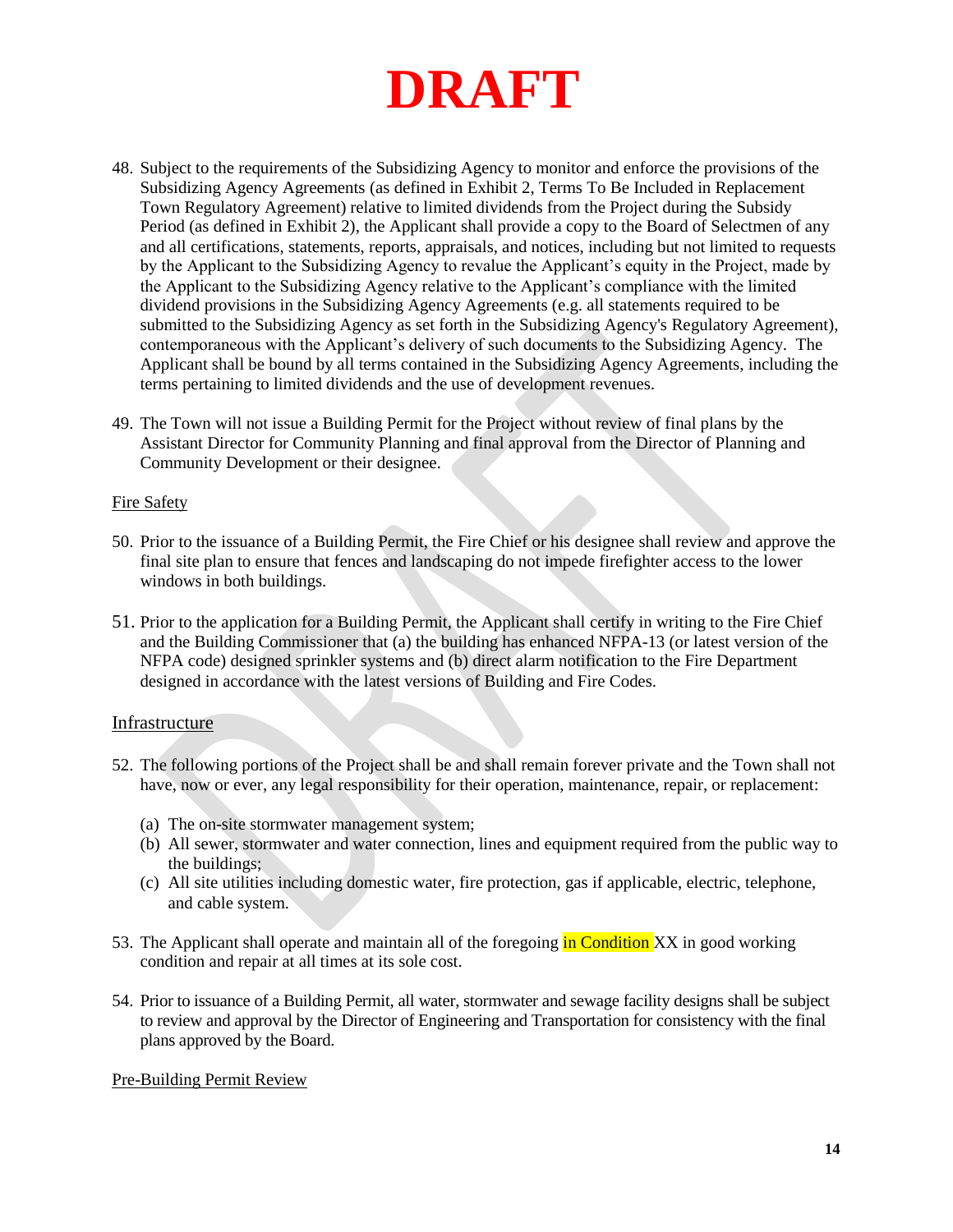

- 55. Prior to issuance of a Building Permit, the Applicant shall demonstrate to the satisfaction of the Building Commissioner that:
	- (a) Final site plans and architectural plans have been reviewed and approved by the Assistant Director for Regulatory Planning in accordance with **Conditions XX and XX**.
	- (b) The Director of Engineering and Transportation has reviewed and approved the final site and lighting plans in accordance with **Condition XX**; the final stormwater management and drainage plans in accordance with **Condition XX; the** water, stormwater and sewage facility designs in accordance with Condition  $\overline{XX}$ ; the erosion control plans in accordance with Condition  $XX$ ; the pavement surfaces in accordance with **Condition** XX;, and all other items requiring review, verification, or approval by or to the satisfaction of the Director of Engineering and Transportation as listed in these Conditions.
	- (c) It has paid all fees and funded all improvements.
	- (d) It has initiated and participated in a pre-construction meeting to discuss the proposed construction schedule with its contractor and the Town, including but not limited to the Building Commissioner, Director of Engineering and Transportation, and the Fire Chief.
	- (e) All required local, state and federal approvals and permits have been obtained and it has obtained Final Approval from the Subsidizing Agency as provided in 760 CMR 56.05(8)(c)(2) and (3).
	- (f) The Building Commissioner and Director of Engineering and Transportation have approved the Construction Management Plan (Condition XX).
	- $(g)$  The Chief of Environmental Health has reviewed and approved the rubbish and recycling plan in accordance with Condition **XX**.
	- (h) The Subsidizing Agency has granted the Subsidy as provided in 760 CMR 56.05(8)(c)(1).
	- (i) The Assistant Director for Community Planning has reviewed the final plans in accordance with Condition XX.
	- $(i)$  The Fire Chief or his designee has reviewed and approved the final site plan in accordance with Condition XX.
	- (k) The Town Arborist has reviewed a plan to protect existing street trees and/or add new street trees in accordance with **Conditions XX and XX**.

#### Construction

56. During construction, the Applicant shall conform with all local, state, and federal laws including but not limited to those regarding air quality, noise, vibration, dust, and blocking of any roads. The Applicant shall at all times use reasonable means to minimize inconvenience to residents and businesses in the general area. The Applicant shall provide the Police Department with the name and 24-hour telephone number for the project manager responsible for construction. The hours for operation of construction equipment, deliveries and personnel are limited to: Monday through Friday (excluding Federal and State holidays) from 7:00 am to 5:00 pm; and Saturday from 8:30 am to 5:00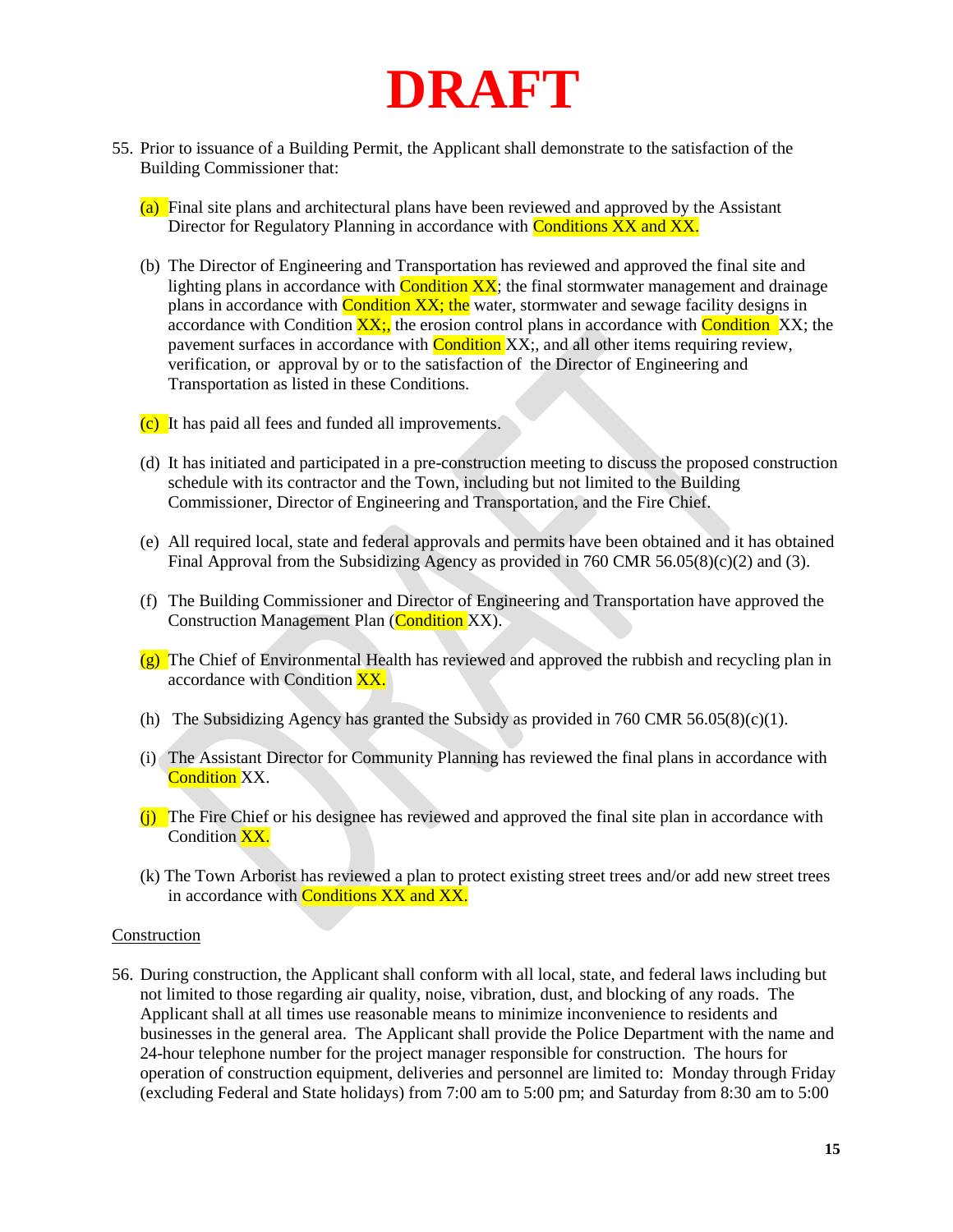

pm. Any noise or traffic complaints during these hours will be investigated by the appropriate Town agencies and departments.

- 57. Prior to Commencement of Construction and subject to approval by the Building Commissioner and the Director of Engineering and Transportation, the Applicant shall provide a Construction Management Plan that shall include but not be limited to: designation of truck routes; a survey of existing trees on the Site and measures to ensure tree protection during construction; limit of work areas; where construction vehicles, materials and equipment will be stored; parking hours and locations for construction workers' vehicles; location of portable toilets; rodent and insect control plan; dust/airborne particle control plan; location of security fencing, trash areas, and construction trailers; the timetable for excavation and overall earthwork operation; and the number and routes through Brookline of necessary truck trips.
- 58. The Applicant shall make all commercially reasonable efforts to ensure that the entire construction period from Commencement of Construction to the date of issuance of the final Certificate of Occupancy shall be no more than thirty (30) months except subject to causes beyond the Applicant's reasonable control. Applicant may seek an extension of the foregoing requirement pursuant to 760 CMR 56.05(11).
- 59. The Applicant shall request its contractors to keep in optimum working order any and all construction equipment that makes sounds.
- 60. Upon the request of the Director of Engineering and Transportation and the Building Commissioner, the Applicant shall provide written reports during construction outlining the status of the Project.
- 61. Prior to Commencement of Construction, the Applicant shall provide the Director of Engineering and Transportation with a report and photographs of the condition of pavement surfaces along truck routes in Brookline before Construction Commencement and then again prior to issuance of a Certificate of Occupancy to ensure construction traffic does not adversely affect the pavement.

#### General

- 62. The provisions of this Comprehensive Permit shall be binding upon the heirs, successors and assigns of the Applicant and the obligations shall run with the land.
- 63. Any reference to Town staff shall be read to include a designee (either other staff members or a consultant) of that person or of the head of the respective Town department or division.
- 64. If any part of this Decision is for any reason held invalid or unenforceable, such invalidity or unenforceability shall not affect the validity of any other portion of this Decision.
- 65. All required materials pursuant to this decision and outlined conditions shall be submitted electronically to each respective department.
- 66. Upon execution by the members of the Board, the Clerk of the Board is directed to file this Decision with the Town Clerk and send a copy to the Applicant by certified mail, return receipt requested.
- 67. Any person aggrieved by this Decision may appeal pursuant to M.G.L. c.40B, Sec. 21.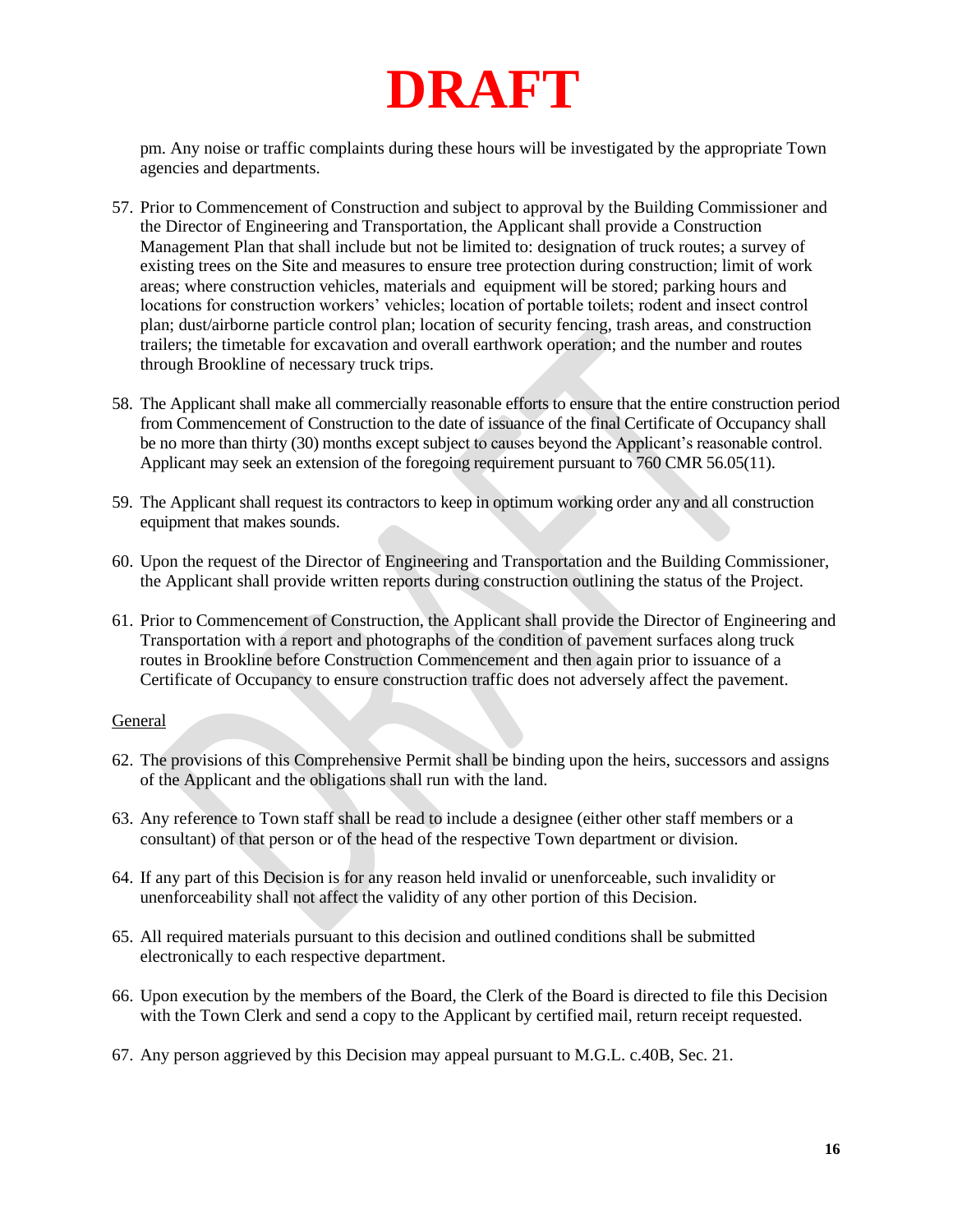

- 68. This Comprehensive Permit shall expire if construction is not commenced within three (3) years from the date this Decision becomes final as provided in 760 CMR 56.05(12)(c), subject to the tolling provisions of 760 CMR 56.05(12)(c). For purposes of this paragraph only, Commencement of Construction is defined as the construction of the foundation of at least one of the Project's buildings. The Applicant may apply to the Board for extensions of this Comprehensive Permit in accordance with 760 CMR 56.05(12)(c).
- 69. If the Applicant revises any of the Plans, it shall present the revised plans to the Board in accordance with 760 CMR 56.05(11).
- 70. This Comprehensive Permit may be transferred by the Applicant only upon compliance with the requirements of 760 CMR 56.05(12)(b).
- 71. All utilities shall be underground.
- 72. Applicant shall pay for the Town's cost of Police and Fire details for the Project, in accordance with the Town's standard practices.
- 73. All Conditions in this Decision are to be interpreted and enforced to the extent permitted by M.G.L. c.40B and the Regulations.
- 74. Prior to thirty (30) days subsequent to the end of all applicable appeal periods, the Applicant shall record this Decision in the Norfolk County Registry of Deeds and shall provide the Board and the Building Commissioner with a copy of this Decision endorsed with the applicable recording information.
- 75. There shall be no structures or buildings or paved surfaces on the Site other than those shown on the Site Plans. Notwithstanding the foregoing, insubstantial changes to the Project, as determined by the Board in accordance with 760 CMR 56.05(11), shall be allowed.

ATTACHED: Exhibit 1 (Granted Waivers) Exhibit 2 (Terms to Be Included in Replacement Town Regulatory Agreement) Exhibit 3 (Public Hearing Notices)

### RECORD OF VOTE

The Board of Appeals voted unanimously to grant a Comprehensive Permit subject to the above-stated conditions:

\_\_\_\_\_\_\_\_\_\_\_\_\_\_\_\_\_\_\_\_\_\_\_\_\_\_\_\_\_\_\_\_\_\_\_\_\_\_ Jonathan Book, Chairman, Brookline Board of Appeals

Wherefore a Comprehensive Permit, consistent with the conditions of this Decision, is granted to the Applicant.

Filed with the Town Clerk on \_\_\_\_\_\_\_\_\_\_\_\_.

ATTEST: